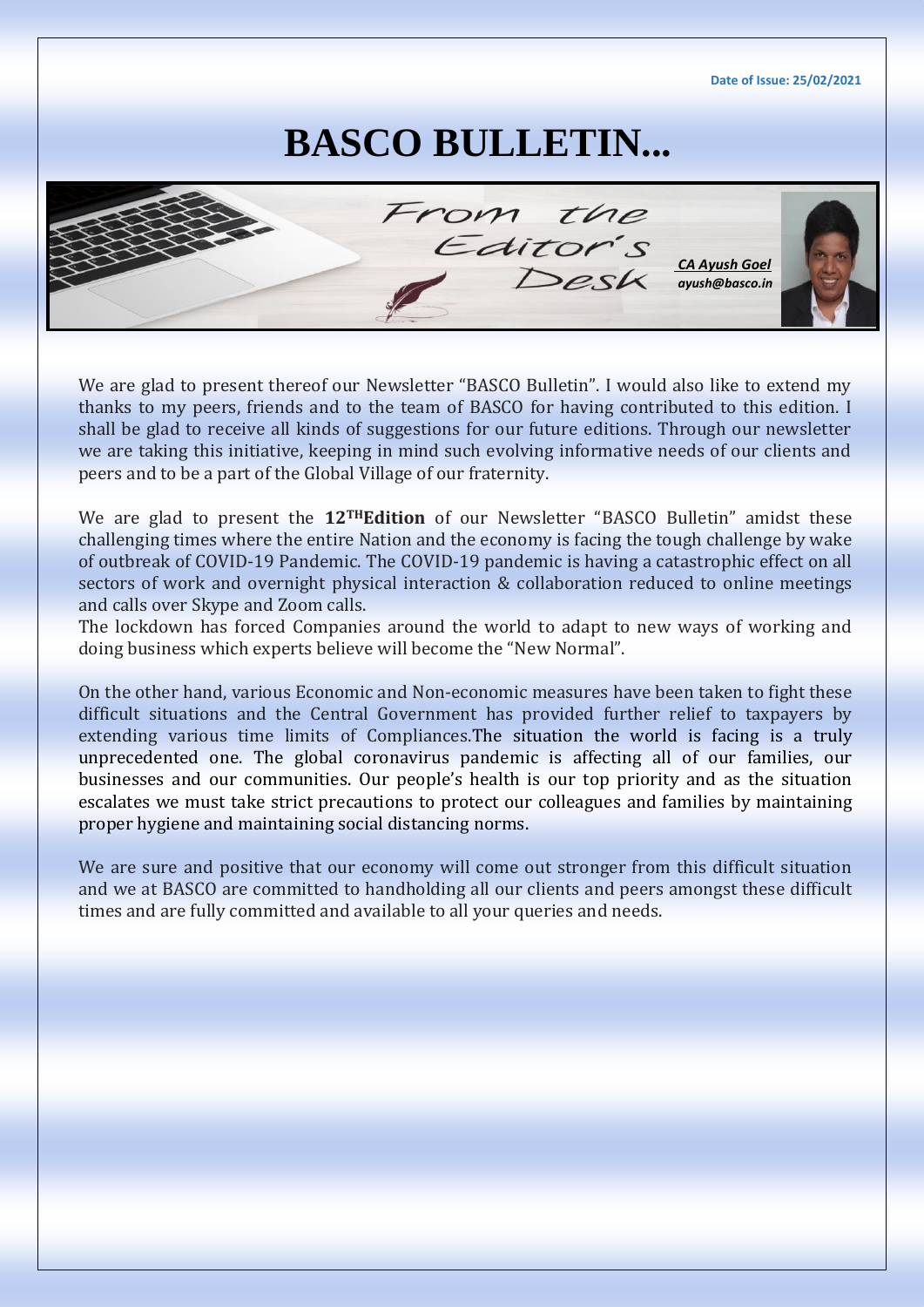# **194Q VS 206C(1H) of Income Tax Act, 1961**

The Finance Bill, 2021 has introduced section 194Q - TDS on purchase of goods which is having resemblance to section 206C (1H) - TCS on Sale of Goods brought in by Finance Bill, 2020. TDS section 194Q has been introduced in **Budget 2021** and will get applicable from 1st July, 2021 whereas the TCS section 206C (1H) has been effected from 1st October, 2020.

Let us see a comparison between the two:

| <b>PARTICULARS</b>                            | <b>SECTION 194Q</b>                                                                                                                                                 | <b>SECTION 206C(1H)</b>                                                                                                                                                                                                                     |  |
|-----------------------------------------------|---------------------------------------------------------------------------------------------------------------------------------------------------------------------|---------------------------------------------------------------------------------------------------------------------------------------------------------------------------------------------------------------------------------------------|--|
| <b>Purpose</b>                                | Tax to be deducted                                                                                                                                                  | Tax to be collected                                                                                                                                                                                                                         |  |
| Applicability                                 | Buyer/Purchaser                                                                                                                                                     | Seller                                                                                                                                                                                                                                      |  |
| <b>Counter party</b>                          | Resident Seller                                                                                                                                                     | Resident Buyer                                                                                                                                                                                                                              |  |
| <b>Trigger point</b><br>W.E.F                 | Turnover/ Gross Receipt/ Sales<br>from the business<br>of <b>BUYER</b> should exceed Rs 10<br>crore during the year (FY 20-21)<br>(excluding GST)<br>1st July, 2021 | Turnover/ Gross Receipt/<br>Sales from the business<br>of SELLER should exceed Rs<br>10 crore during the year (FY)<br>19-20) (excluding GST)<br>1st October, 2020                                                                           |  |
| Timing of tax<br>deduction<br><b>Advances</b> | Payment or credit whichever is<br>earlier<br>TDS shall be deducted on                                                                                               | At the time of receipt<br>TCS shall be collected on                                                                                                                                                                                         |  |
|                                               | advance payment made                                                                                                                                                | advance receipts                                                                                                                                                                                                                            |  |
| <b>Rates</b>                                  | 0.1%<br>5% (If <b>PAN</b> not available)<br>on amount exceeding Rs 50<br>Lakhs                                                                                      | 0.1% (0.075% for FY 2020-<br>(21)<br>1% (If PAN not available)<br>On amount exceeding Rs 50<br>Lakhs                                                                                                                                        |  |
| Not applicable<br>to                          | Transactions on which TDS is<br>applicable under other<br>provisions of the act<br>Transactions on which TCS is<br>applicable under 206C other<br>than $206C(1H)$   | Transaction on which<br>TDS/TCS is applicable under<br>other provisions of the act<br>and the same has been<br>complied with (Meaning<br>thereby; in a situation where<br>TDS has been deducted u/s<br>194Q this section will not<br>apply) |  |
| <b>Exclusion</b>                              | Yet to be notified by Government                                                                                                                                    | If buyer is $-$                                                                                                                                                                                                                             |  |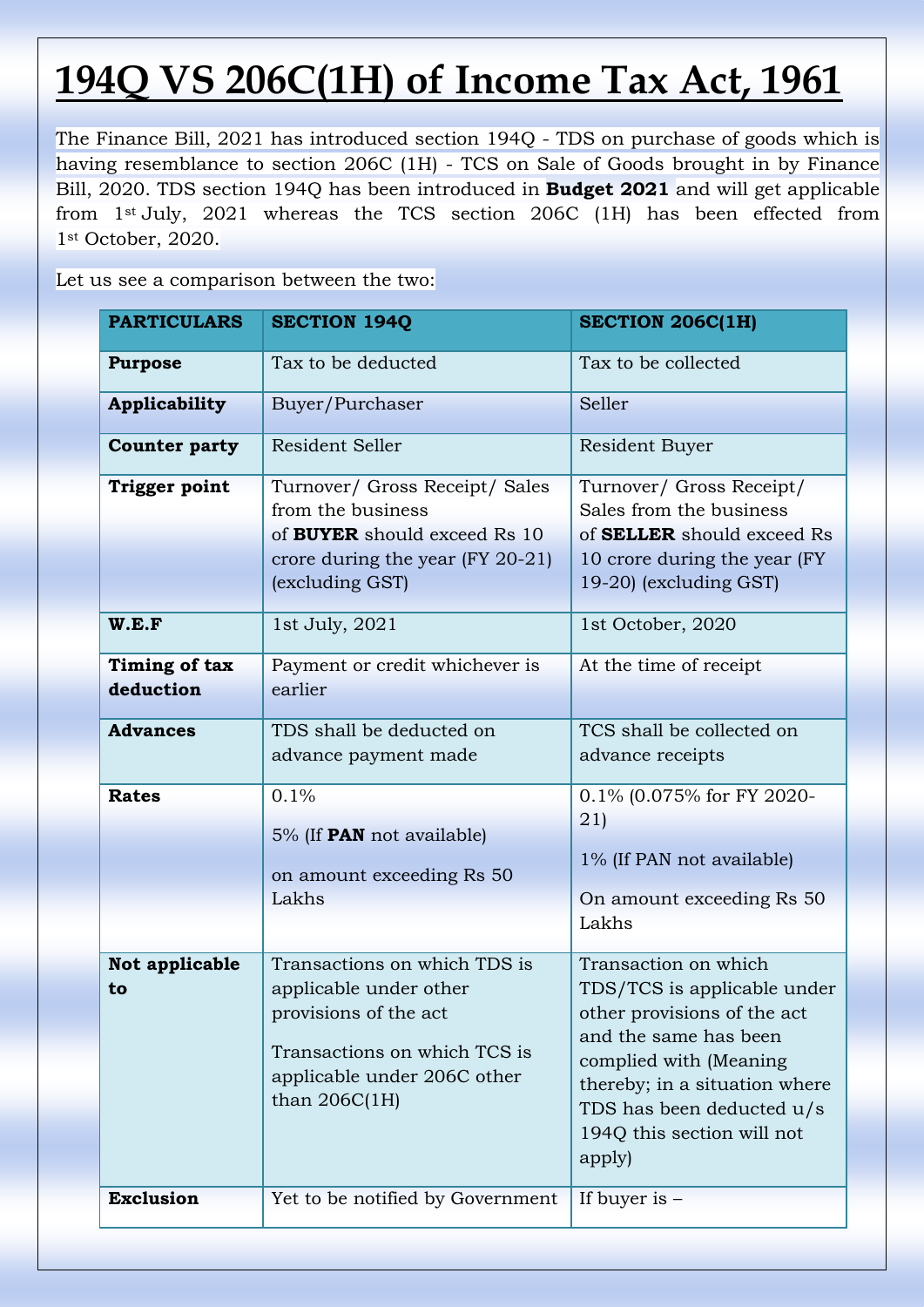|                       | Importer of goods            |                           |  |
|-----------------------|------------------------------|---------------------------|--|
|                       |                              |                           |  |
|                       |                              | Center/State Govt., Local |  |
|                       |                              | Authority                 |  |
|                       |                              |                           |  |
|                       |                              | An embassy, High          |  |
|                       |                              | Commission, consulate and |  |
|                       |                              | trade representation of a |  |
|                       |                              | foreign state             |  |
|                       |                              |                           |  |
| <b>TAN</b>            | <b>YES</b>                   | <b>YES</b>                |  |
| requirement           |                              |                           |  |
| When to               | Tax so deducted shall be     | Tax so deducted shall be  |  |
| deposit/collect       | deposited with government by | deposited with government |  |
|                       | 7th day of subsequent month  | by 7th day of subsequent  |  |
|                       |                              | month                     |  |
|                       |                              |                           |  |
| Form                  | 26Q                          | <b>27EQ</b>               |  |
|                       |                              |                           |  |
| <b>Certificate to</b> | Form $-16A$                  | Form $-27D$               |  |
| be issued to          |                              |                           |  |
| seller/buyer          |                              |                           |  |
|                       |                              |                           |  |

#### **Example:**

| <b>SLNO</b>             | <b>Buyers Turnover</b> | <b>Sellers Turnover</b> | <b>Transaction</b><br><b>Value</b> | <b>Section</b><br><b>Applicable</b> |
|-------------------------|------------------------|-------------------------|------------------------------------|-------------------------------------|
| $\mathbf{1}$            | 5Cr                    | 11Cr                    | 55Lakhs                            | 206C(1H)                            |
| $\overline{\mathbf{2}}$ | 15Cr                   | 7Cr                     | 58Lakhs                            | 194Q                                |
| 3                       | 12Cr                   | 13Cr                    | 54Lakhs                            | 194Q                                |
| $\overline{4}$          | 7Cr                    | 5Cr                     | 58Lakhs                            | <b>NA</b>                           |
| 5                       | 12Cr                   | 15Cr                    | 45Lakhs                            | <b>NA</b>                           |

#### **Conclusion**

In Memorandum to budget 2021 no specific reason has been provided for introduction of such TDS when TCS u/s 206C (1H) was already introduced by Finance Act, 2020. The only clarification mentioned in memorandum for this section is as under:

"**There is one exception to this general rule. If on a transaction TCS is required under subsection (1H) of section 206C as well as TDS under this section, then on that transaction only TDS under this section shall be carried out**."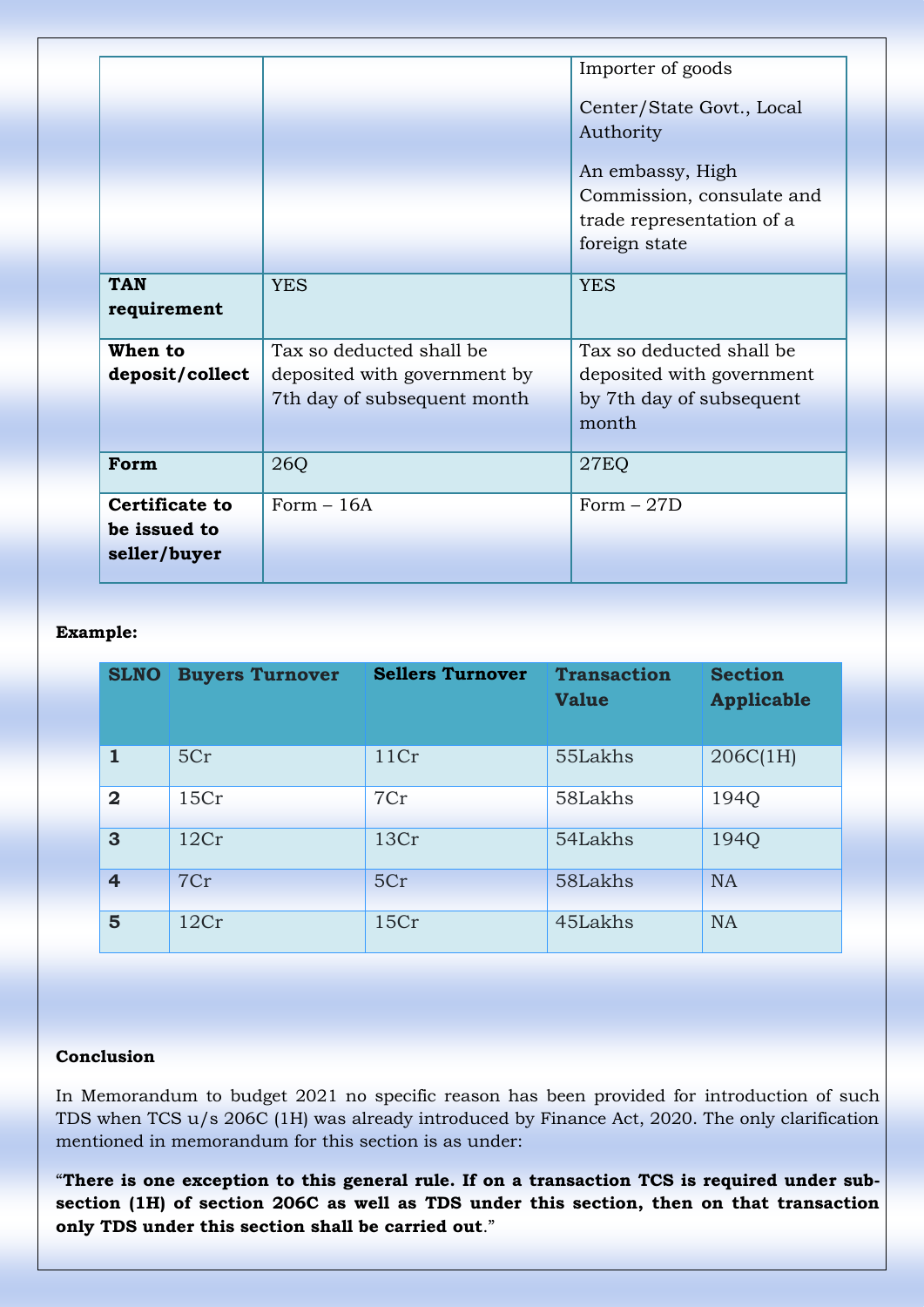Thus as seen above there was already TCS provision for sale of goods and now TDS has also been introduced for similar kind of transaction. As we can see all the provisions and conditions are similar and hence department has introduced a clarification that TCS is not required to be collected on transaction where TDS is being deducted.

Hence, now before the transaction the seller and buyer have to communicate with each other that whether buyer will deduct TDS or seller will collect TCS.

Although deducting TDS would be more sensible and more practical in all situations.

Further, the definition of turnover would change in TDS and TCS, as under TDS GST won't be a part of turnover whereas under TCS GST would form a part of turnover.

Thus, it would be interesting to see as to how people will again change their system and accounting software for such TDS and what is the motive of government behind such TDS.

Also, this TDS provision will be a path breaking thing because till date there was no TDS provision on sale of goods as all the TDS provision were for service but now this provision has been inserted.

*Contributed by*

*Ms. Raksha Baid*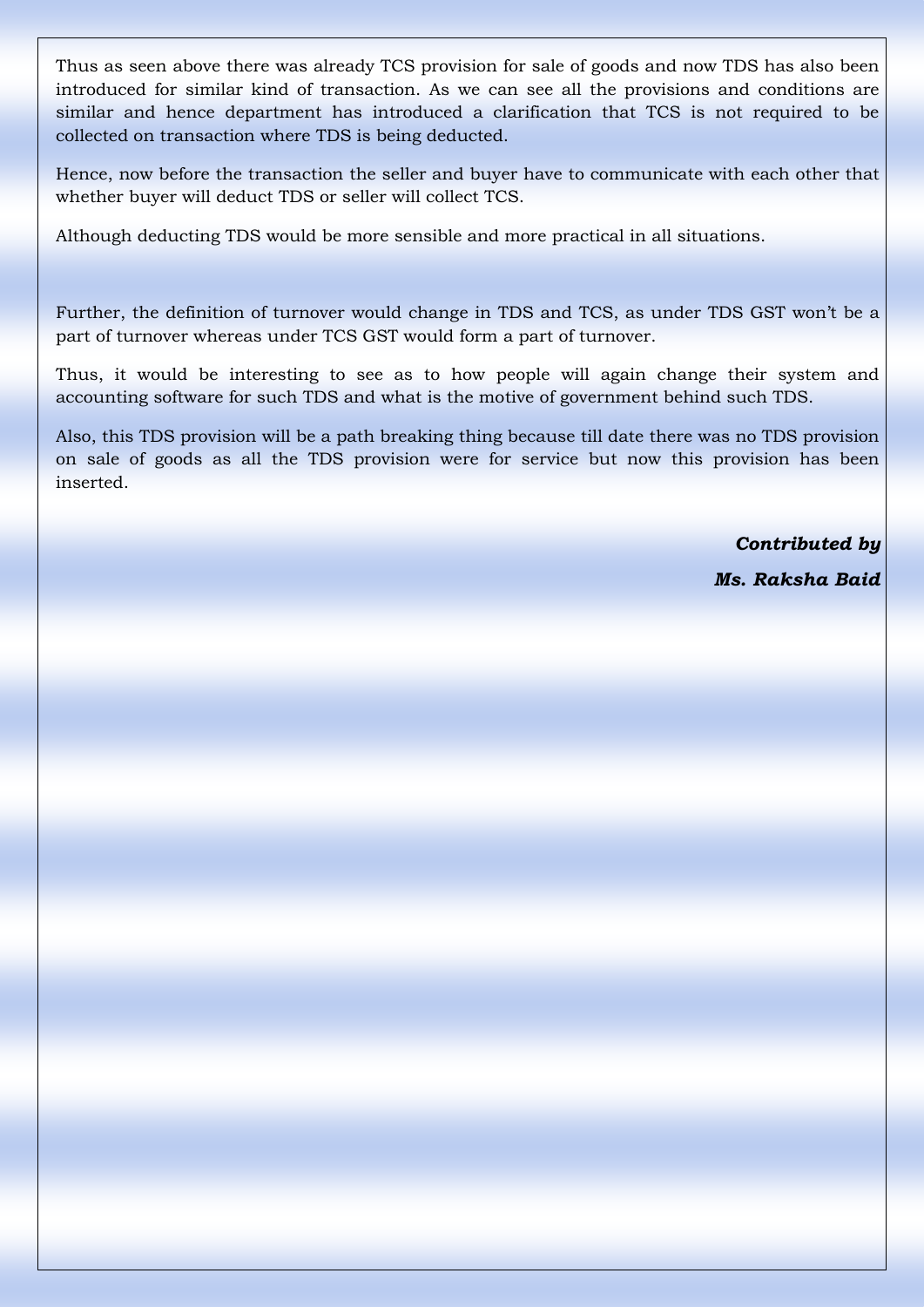## **WEALTH MANAGEMENT TERMS**

When someone goes for investment, he confronts so many terms which are quite confusing. Here, I have tried to define some of the words which are spoken commonly but meaning is not clear to some investors:

- 1. Asset Allocation: It is a method of investment where investor invests in range of different investment classes such as equities, fixed income bearing instruments and cash equivalents.
- 2. Balanced Fund: Here objective is Long term growth through investment in equities and bonds.
- 3. Benchmark: Investment performance is measured by comparing with unmanaged group of securities like return on NSE, S&P 500 Index etc.
- 4. Diversification: The practice of investing in multiple asset classes with different risk characteristics.
- 5. Exchange Traded Funds: These are basket of securities that trade like a stock on exchange. Mutual Funds are traded once a day only and ETF are traded like shares.
- 6. Expense Ratio: These are costs incurred to manage an investment fund. These are deducted through return on investments.
- 7. Growth Funds: They invest with longer period in mind and seldom they pay dividend to the unit holders.
- 8. NASDAQ: Full form is The National Association of Securities Dealers Automated Quotation. It measures the performance of more than 5000 US and Non US companies traded over the counter.
- 9. Rebalance: The process of moving money from one type of investment to another type of investment to maintain a desired asset allocation.
- 10.Goal based investment: Here firstly a goal is fixed like higher education of child, then expected cost to complete the education is calculated and finally an investment amount is arrived in the form of lump sum and SIP to meet the goal.
- 11.Historic Return: These are the returns of an investment in past. They are one of the mechanisms to estimate the future returns of similar investment.
- 12.Annuity: A Financial instrument that guarantees a certain payout as lump sum or increments or combination of both.
- 13.Blue Chip: A blue chip company is one which is nationally recognized, financially sounds and historically is secured company.
- 14[.SIP:It](sip:It) was first started in India in 1993.The basic sound established fundamental is to buy more when price is low and buy less when price is high. Here in SIP, when market is high then lesser units will be purchased and when market is low, higher units will be purchased. Meaning thereby, the timing to enter in the market is no more relevant in this method of investing.
- 15.Financial Advisor: He is the one who understands your needs and income and then plans to meet your goals in future. He helps you in fulfilling your financial goals.
- 16.Weight age Rate of return: Compound rate of return is considered as weighted rate of return. Here, return is calculated on principle plus return plus return on principle plus return after completion of specified period. Like in PPF, interest is credited after one year and then interest for the year is calculated on opening balance which includes principle and interest.

*Contributed by CA Arun Patodia*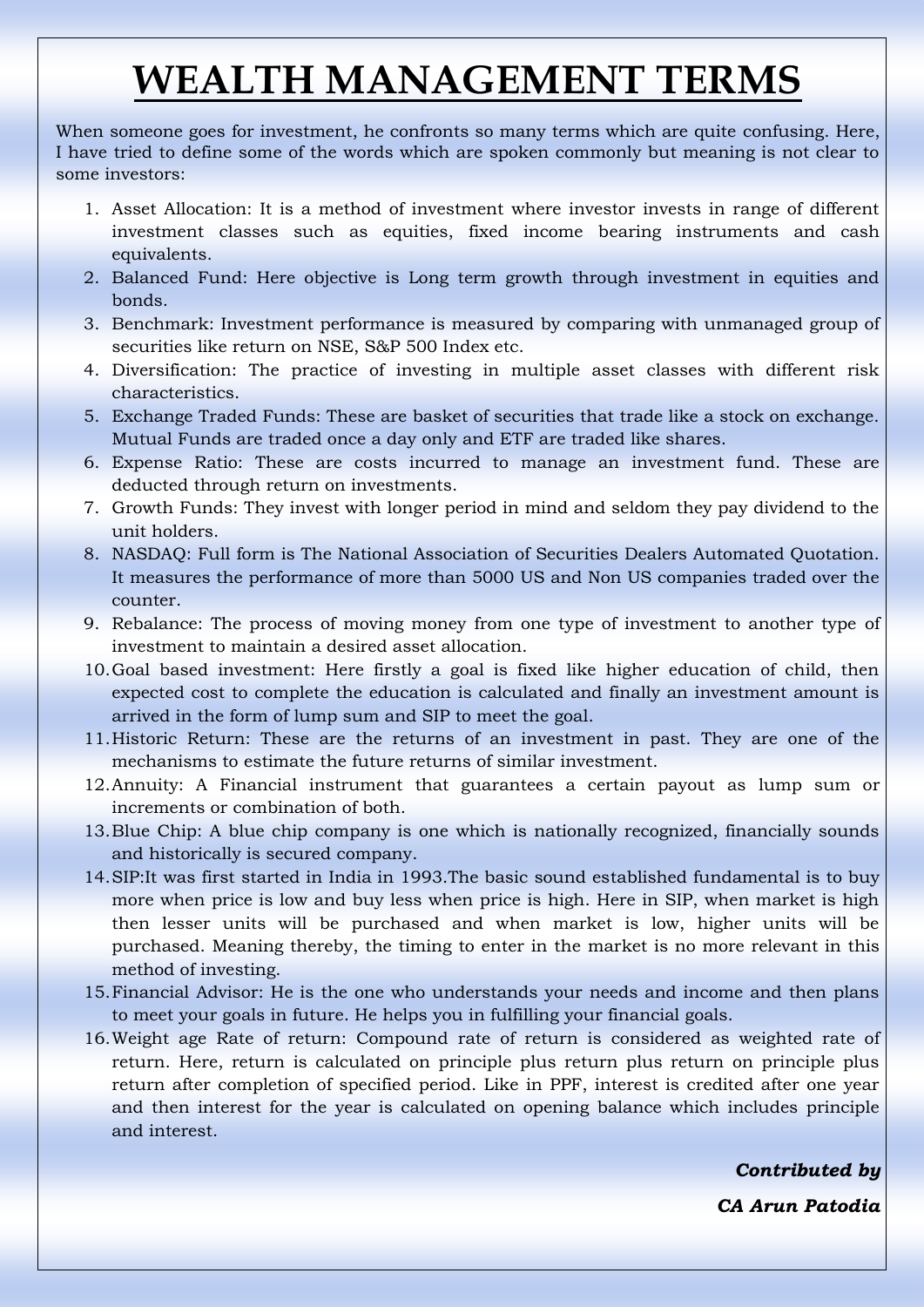# **11 of the Best Gmail Features that will help**

## **you organize your Email**



Almost everyone is using Gmail these days, but how many of those users know all the tricks and features Google has dropped into its email platform over the last 16 years? Let us bring you right up to speed with the best Gmail features you might not have found yet.

#### **1. Snooze so you don't forget**

Just like the snooze button on your alarm that you employ when you aren't ready to get out of bed, Gmail has a snooze button for messages you aren't ready to respond to but don't want to lose track of in your inbox. Hover over a message in your inbox and click the little clock button on the right and pick a later time and date -- later today, tomorrow, next week or a specific time you set -- for it to appear back at the top of your inbox.

#### **2. Schedule emails**

Let's start up top with the newest addition: You can now schedule emails to be sent tomorrow morning, tomorrow afternoon, or whenever you like. It's not available in to every user yet, but if you've got the update, you'll see a drop-down menu next to the Send button.

#### **3. Mute annoyingly noisy email threads**

Getting stuck on a group email thread can be as annoying on a laptop as a group text on your phone. If you have an active group email and no longer care to follow the back-andforth chatter, you can opt out. Open the thread, click the triple-dot button at the top and click Mute. The conversation will be moved to your archive / mute, where it will remain even when more replies arrive.

If you later get curious about what you missed, you can always find it in the All Mail view of Gmail, which includes your archived messages. You can then unmute the conversation if you so choose by opening the conversation and clicking the X button next to the Mute label at the top of the page. Once unmuted, the next time you receive a reply; it will show up at the top of your inbox.

|        | Gmail                                  |     | $\circ$      | Search mail                                                                                                                                                            | ະ∙∃                                     | $\frac{1}{2}$                  |
|--------|----------------------------------------|-----|--------------|------------------------------------------------------------------------------------------------------------------------------------------------------------------------|-----------------------------------------|--------------------------------|
|        | Compose                                |     | $\leftarrow$ | <b>RECO</b><br><b>C3</b>                                                                                                                                               | 118 of 32,328                           | $\geq$                         |
| ۳      | Inbox                                  | 544 |              | Majors playoffs Inbox x                                                                                                                                                | Mark as unread<br>Mark as not important | C                              |
| *<br>œ | Starred<br>Snoozed<br>Important        |     | 르            | Coaches, now that we know all star schedules, i am trying to sch                                                                                                       | Add star<br>Create event                | $\overrightarrow{2}$<br>square |
|        | Sent<br><b>Drafts</b>                  | 39  | 12           |                                                                                                                                                                        | Filter merhand o like these<br>Mute     |                                |
|        | All Mail<br>Categories<br>[Gmail]Trash |     |              | Derek<br>Sounds like you all want double elimination.I don't think fieldtime is an issue.                                                                              | Forward all                             | $\rightarrow$                  |
|        | Notes<br>Personal                      |     |              | Rickey                                                                                                                                                                 | Fri, Jun 26, 8:38 PM<br>$\rightarrow$   |                                |
| Meet   | Work<br>Start a meeting                |     |              | $\mathbf{to}$ $\mathbf{t}$<br>I agree with the double elimination playoffs all the way to the end and ok with a 4pm & 6pm double header if needed<br>for championship. |                                         |                                |
| 13.33  | Join a meeting                         |     |              | Rickey                                                                                                                                                                 |                                         |                                |

#### **4. Forward All**

If you use the "Forward all" function, all the messages from the email thread are put into a single message with all the attachment taken together. They're also listed in chronological order, going from oldest to most recent (top to bottom), so you can read and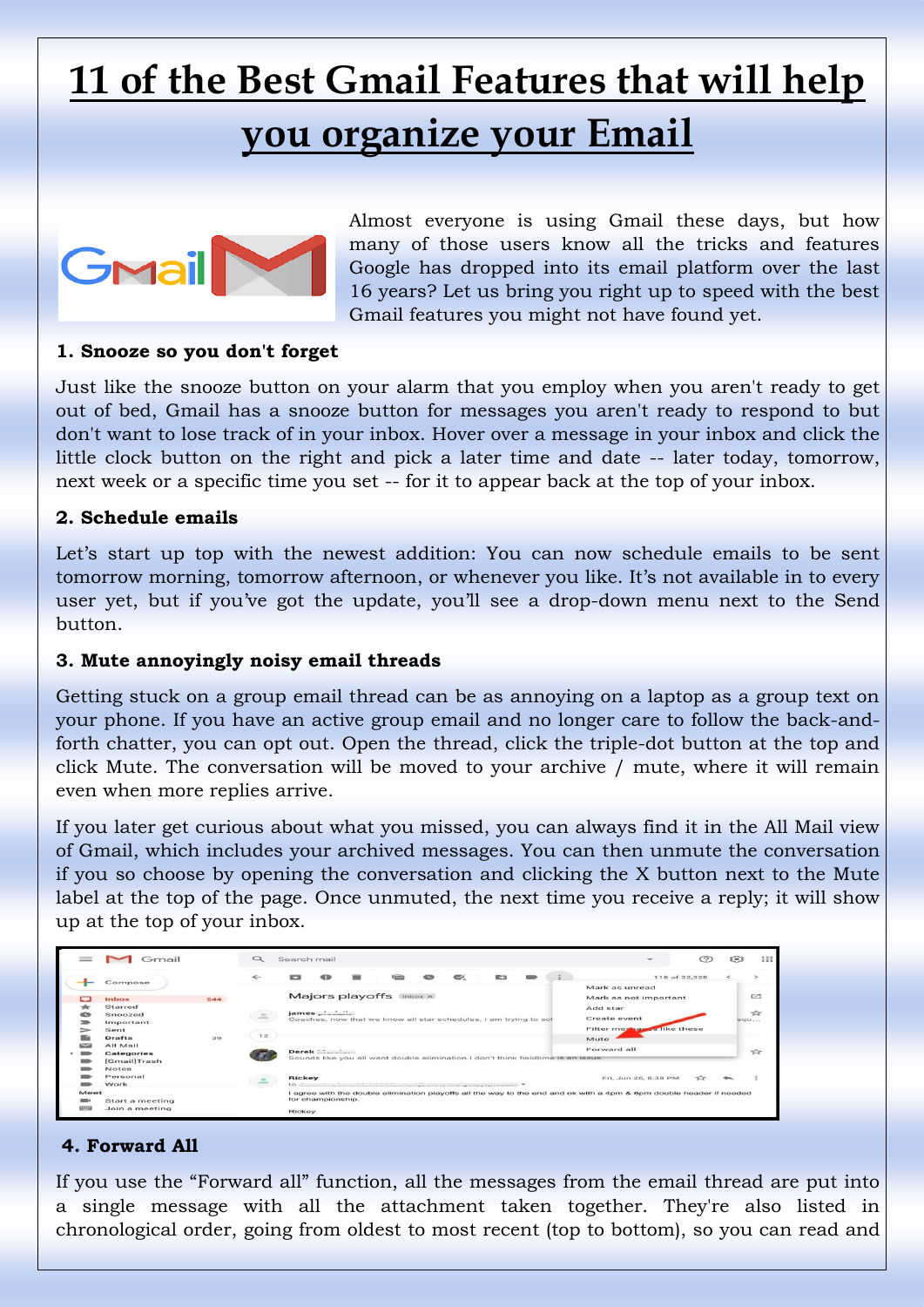understand the conversation much more easily. To use this function, instead of hitting Forward like you usually do, you need to head up to More > Forward all.

#### **5. Canned Responses**

This is a handy function if you find yourself typing the same response over and over to different emails. Rather than doing it one by one, Canned Response lets you save your common messages so you can instantly insert them going forward.

#### **6. Reading pane for an Outlook-like look**

If you've got a big display, I encourage you to make use of your luxurious screen real estate and use Gmail's reading pane. It makes Gmail look and feel more like Outlook, where you can view and respond to messages without leaving the inbox. Click the gear icon in the upper-right corner to open the Quick Settings panel, scroll down to Reading pane and select Right of inbox or below inbox to split your view horizontally or vertically.



#### **7. Enable auto-advance and thank me later**

I spend a large chunk at the beginning and end of each workday deleting unwanted emails. I prefer to open each email before deleting it so I can take at least a quick glance at it before discarding it. By default, Gmail sends you back to your inbox instead of the next message when you delete an opened message, which requires more clicks and time to clean out your inbox. You can change this behavior in settings, however, so you advance to the previous or next message after you delete an opened message.

#### **8. Do more with a right-click**

An update that rolled out in February lets you do more with a right-click on a conversation thread. Move emails across tabs, snooze emails, mute conversations, open emails in a new window, find messages from a specific sender, and do just about everything you could want to do from the main Gmail view on the web

#### **9. Save the day with Undo Send**

Ever send an email to a friend about how awful your senior is and realize — you sent it to your senior? Gmail has a solution in Undo Send. Go to "Settings", scroll down to "Undo Send" and select the maximum amount of time for recall, 30 seconds. If you act within those 30 seconds, you can retract a message by going to the bottom left of the sent email, and selecting the option to "Undo" or by clicking on "View message" and then clicking "Undo".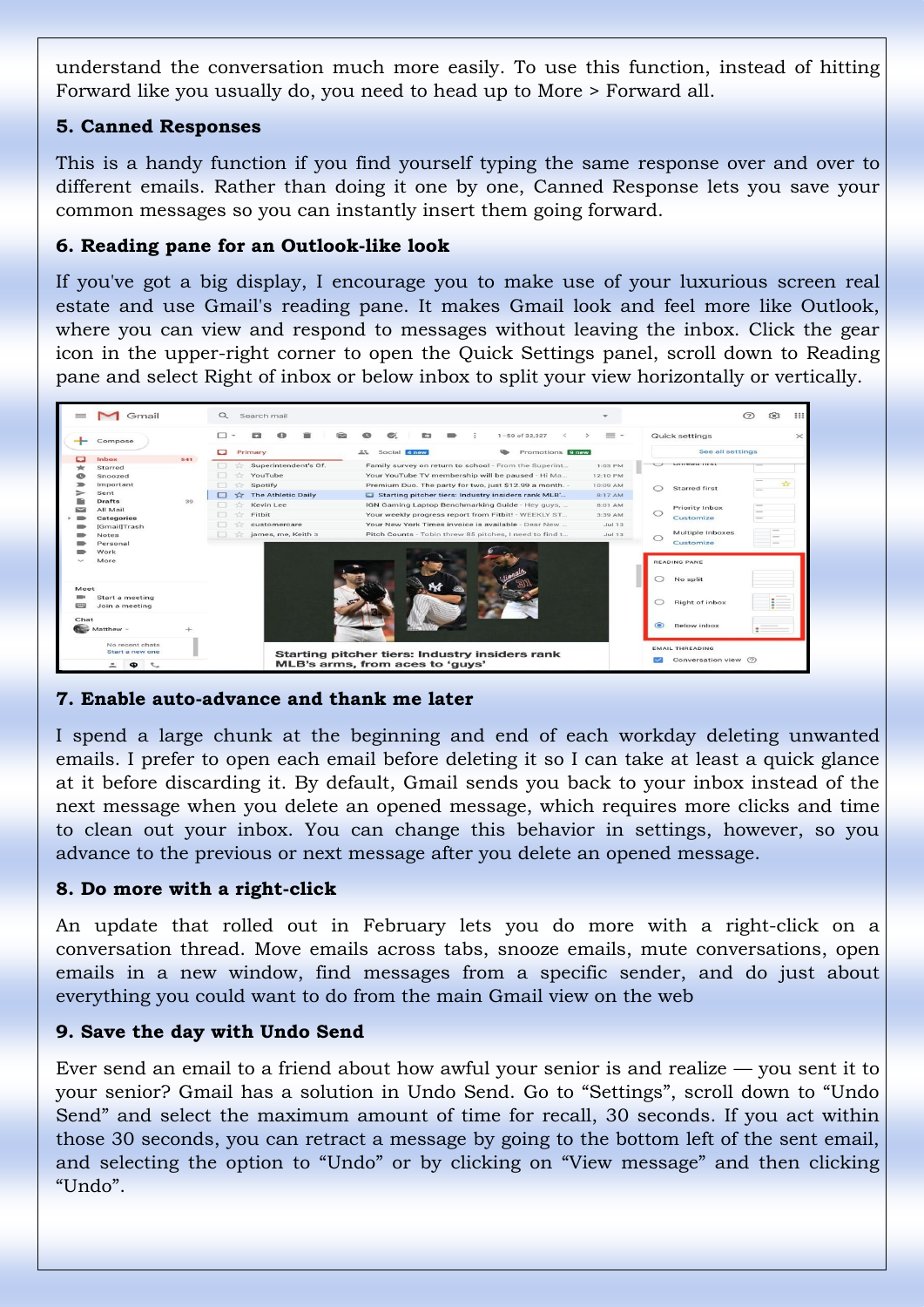#### **10. Set an expiry time or Get secretive with Confidential Mode**

With Gmail's Confidential Mode, I can elect to send emails that require SMS passcodes to open and remove access from certain recipients if need be. It also enables you to make an email self-destruct. Confidential mode rolled out for consumers last year, letting you limit message copying and downloading, and adding an optional expiry time: find it via the menu button (three dots) on mobile or the padlock symbol on the web when composing an email.

#### **11. Save to Google Drive**

Any attachment that shows up in your inbox can be saved to Google Drive with a tap or a click—perfect if you spend a lot of your digital life inside Drive and don't want to clutter up your local computer with files. The Drive icon appears on top of attachments when viewed on the web or inside the Android app, and when you open attachments in the iOS app.

> *Contributed by CA Vikas Jalan*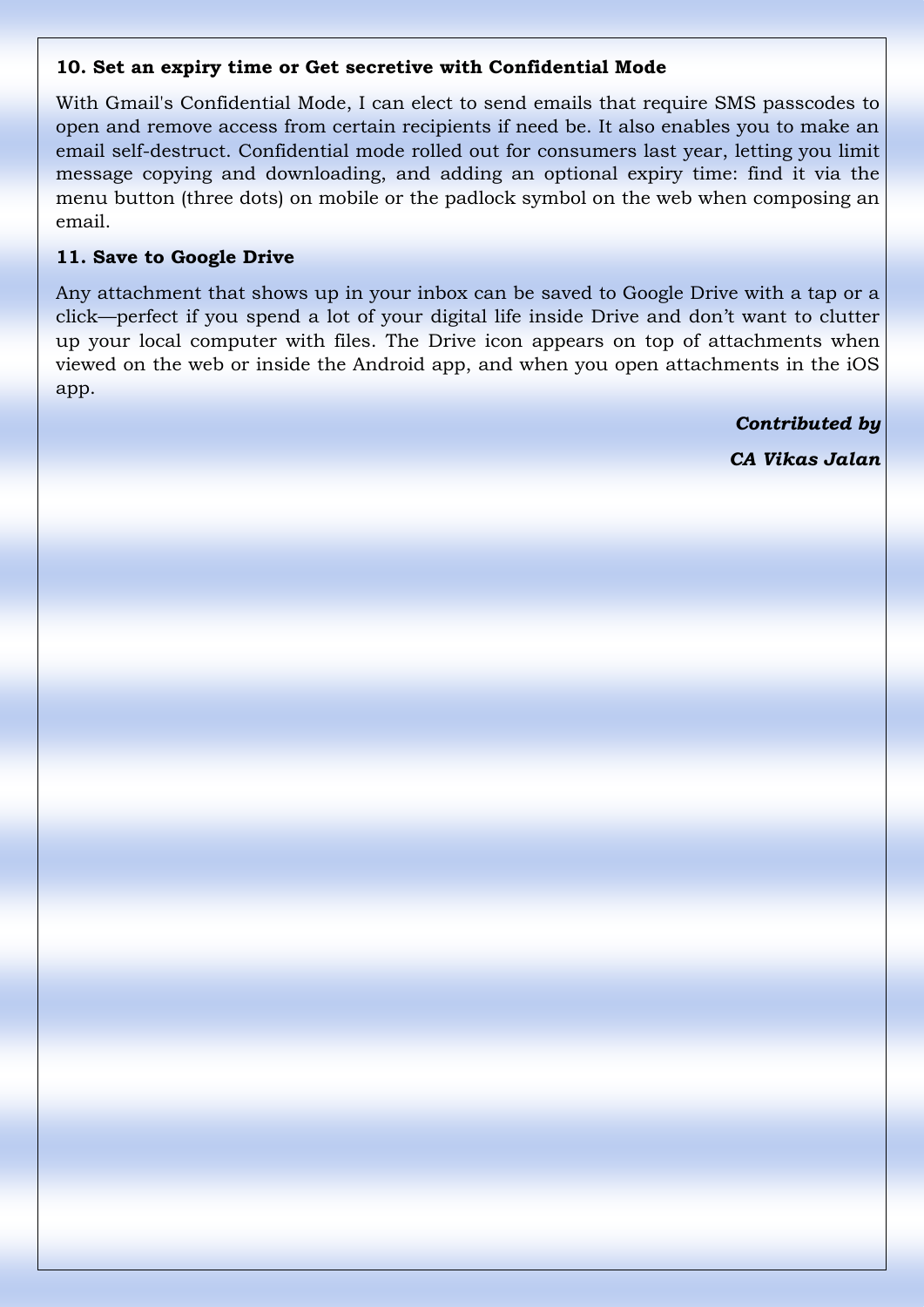### **TDS Due Dates For FY 20-21**

Compliance Check

Climpses of The Gaston Contractor

| Quarter     | <b>Period</b>                | <b>Last Date of Filing</b> |
|-------------|------------------------------|----------------------------|
| 1st Quarter | 1st April to 30th June       | 31st March 2021            |
| 2nd Quarter | 1st July to 30th September   | 31st March 2021            |
| 3rd Quarter | 1st October to 31st December | 31st Jan 2021              |
| 4th Quarter | 1st January to 31st March    | 31st May 2021              |

## Saturday Cleaning Activity